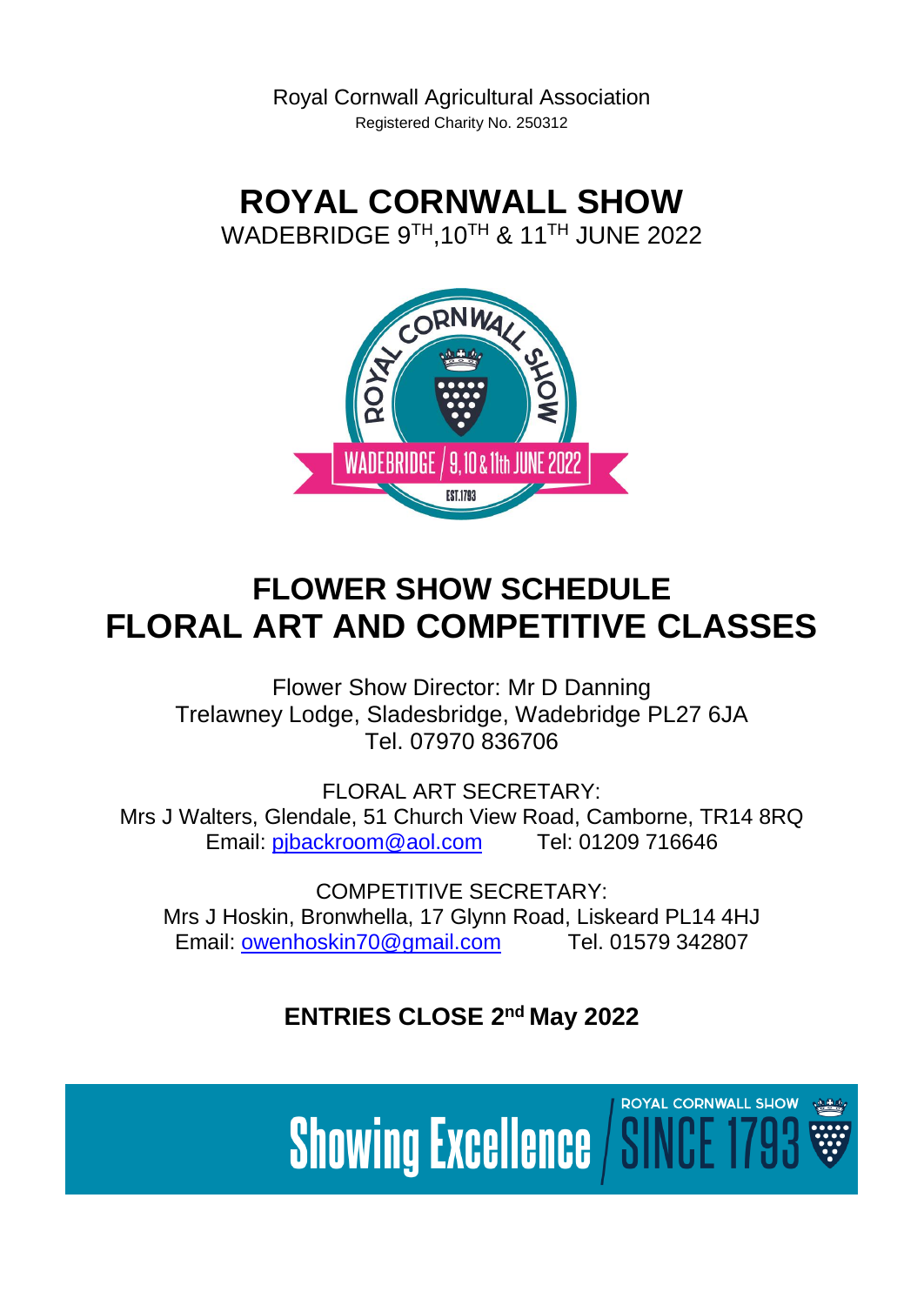## **LIST OF CONTENTS**

Flower Pavilion Opening Times

List of Judges

Flower Show Regulations/Floral Art Regulations

- Section A Cut Trees and Shrubs, Classes 1 3 & 3A
- Section B Container Gardening, Classes 4 8
- Section C Floral Art, Classes 9 17

Entry Forms and Copy for Sections A - C (Classes 1 - 17)

## **FLOWER PAVILION TIMES OF OPENING**

| Thursday | $9.00am - 6.30pm$     |
|----------|-----------------------|
| Friday   | $8.30$ am - 6.30pm    |
| Saturday | $8.30$ am - $4.45$ pm |

### **JUDGES**

**Sections A and B - Cut Plant Material and Containers** Mr L Shoesmith, Redruth

**Section C - Floral Art** Mrs J Charnock N.D.S.F., Shrewsbury

**Creative Art** Class 3A Mrs L Mounce, Lifton, Devon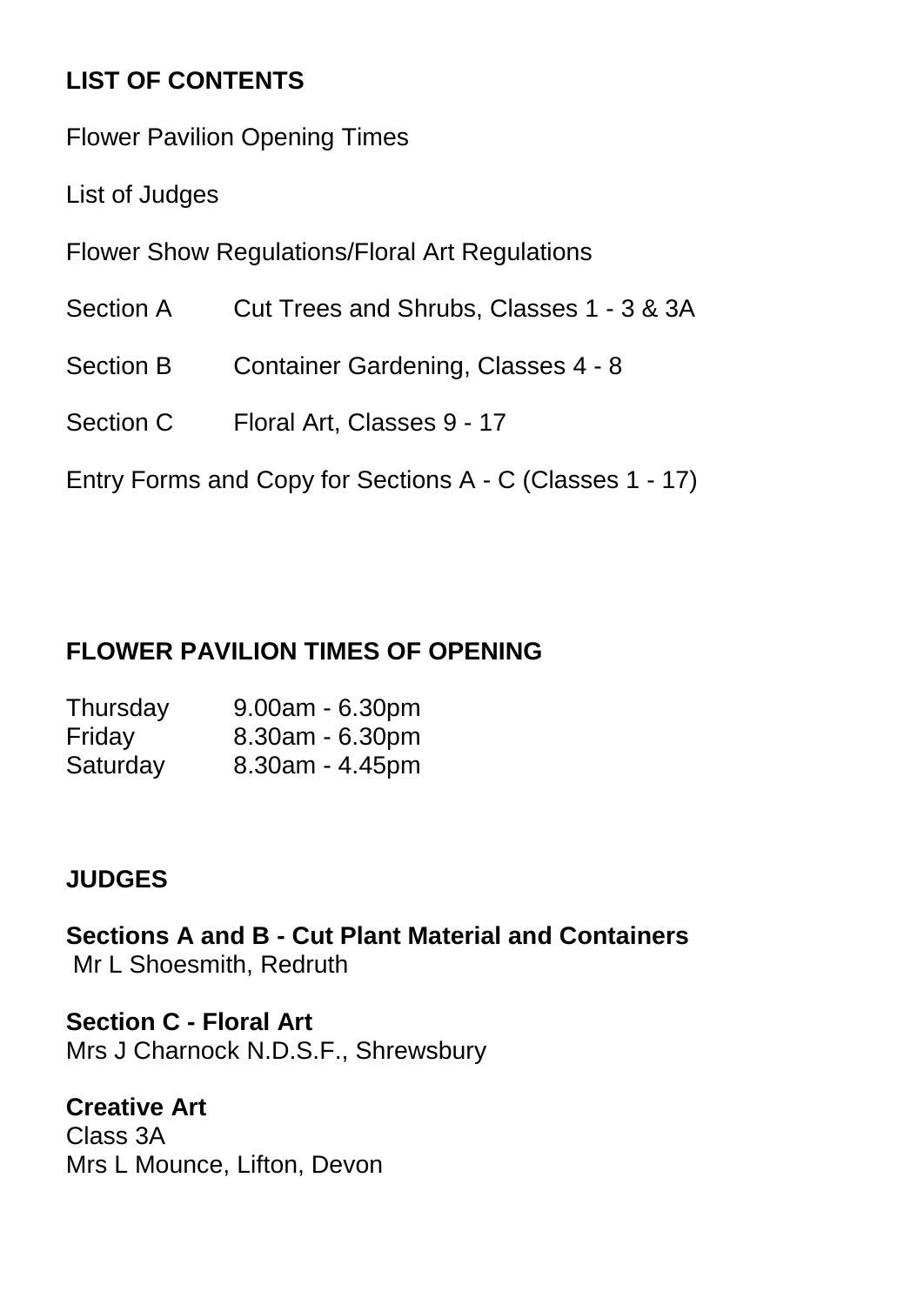#### **FLOWER TENT REGULATIONS**

1. Exhibits may be staged on the Wednesday prior to the Show. Staging must be completed by 6.00 a.m. on Thursday. No dogs (except assistance dogs) are allowed in Flower Tent during staging.

2. The Show will be held as a section of the Royal Cornwall Show at Wadebridge on 9th, 10th, and 11th June 2022.

3. The Flower Tent will be open from 9.00am to 6.30pm on Thursday, from 8.30am to 6.30pm on Friday and from 8.30am to 4.45pm on Saturday. The last admission on each day will be half an hour before closure. On Saturday at 5.00pm the sale of plants and removal of exhibits will commence. Competitive exhibits may not be removed before 5.00pm on Saturday 11th June. Exhibitors ignoring this regulation may be debarred from exhibiting at future shows.

4. On staging day (Wednesday) exhibitors may either drive into the showground (follow signs for showground traffic) and park outside the Flower Pavilion (please respect the instructions of the parking stewards) or park in the Flower Show exhibitors park outside the showground to the rear of the Flower Pavilion. Pedestrian access will be via a gate to the rear of the Flower Pavilion. (This gate will be locked at 10.00pm). On Show days all competitors wishing to park in the above area will need to be in possession of a Flower Show car park sticker as supplied by the section secretary. To gain access competitors should follow the appropriate signing. On the final day (Saturday) the main trade gate (adjacent to the cattle halls) will be open at 7.00pm (or later if the numbers of public on site so dictate) to allow vehicles to drive to the Flower Pavilion should anyone wish to do so.

5. Entries will only be accepted if completed on correct entry forms and received by Mrs J Hoskin or Mrs J Walters to arrive no later than 2<sup>nd</sup> May 2022. Cancellations must be notified by 19<sup>th</sup> May 2022.

6. Exhibitors will be allowed to make up to two entries in any one class. More than 2 entries will be permitted only if space allows.

7. Section B and Section C exhibitors who make three or more entries will be entitled to one day free entry to the Showground. This does not apply to the Section A.

8. All exhibits in Section A and Section B must have been grown by or been in the possession of the exhibitor for at least six weeks before the show. (No artificial materials)

9. Any naming of plants or flowers must be done on plain labels.

10. Vases for Section A will be provided by the Association.

11. The Committee will not be liable for loss or damage to exhibits or personal property.

12. The judges will be at liberty to withhold prizes where the exhibits are deficient in number or merit. The decision of the Judge shall be final.

13. The committee reserves the right to disqualify or remove any exhibit.

14. The Challenge Trophies are held for one year, and are to be returned in clean condition by 1<sup>st</sup> May.

15. No competitive exhibits (Sections A - C inclusive) may be removed until 5.00pm on Saturday. It is important that someone is with your exhibits on the third day of the show by 6.00pm so we know they will be collected. Please bear in mind you will not be able to drive into the showground at this time. The committee may dispose of any not claimed by 6.00pm.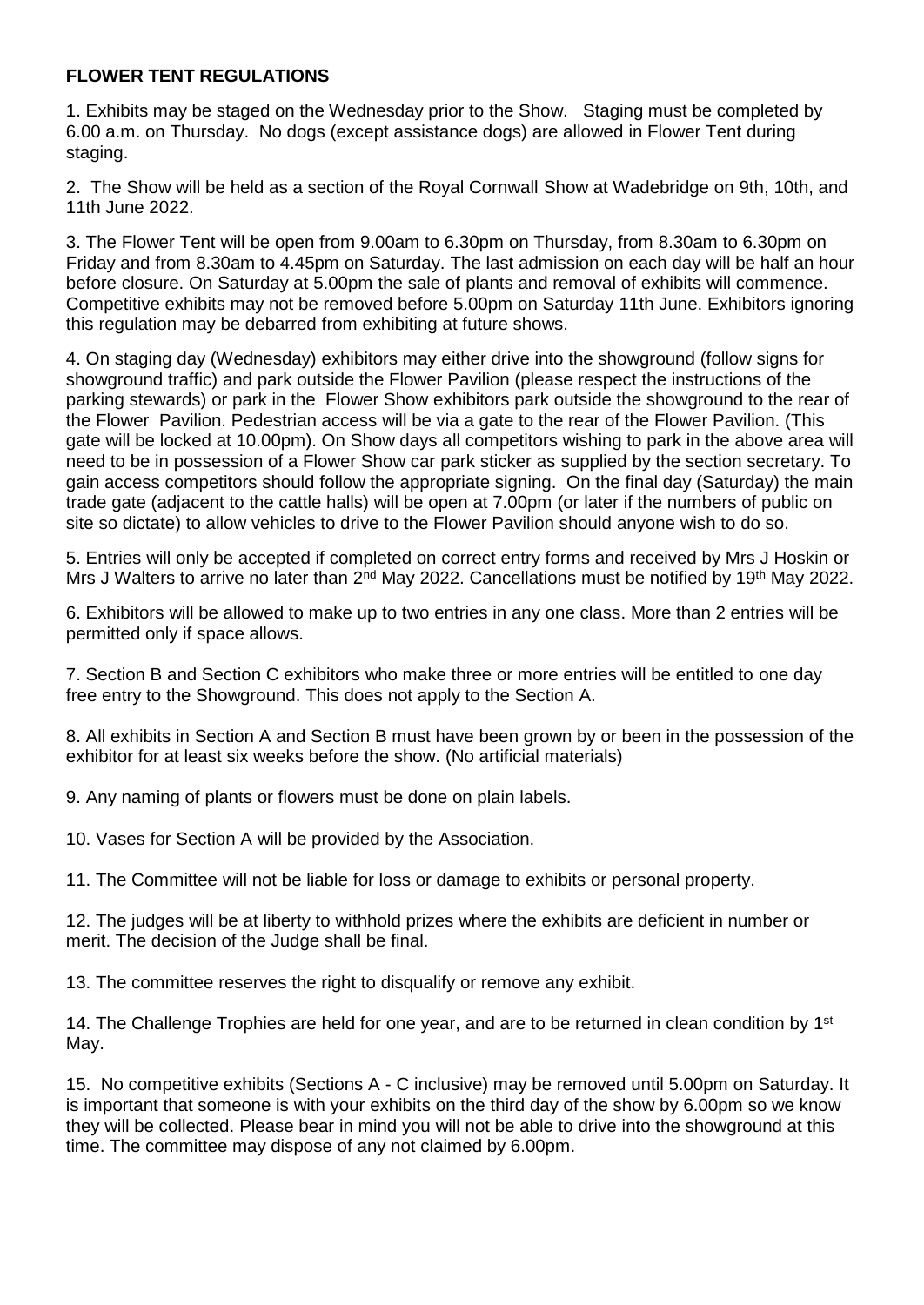16. Prizes including Monies, may be claimed at the office in the Flower Pavilion on personal presentation of your signed Exhibitor Card on Saturday between the hours of 1.30pm to 5.00pm. No payments can be made outside these hours.

17. Prize monies not collected on Saturday will be held in the main office at The Royal Cornwall Showground by Mr Chris Riddle, for 14 days only. Monies not claimed shall be deemed as donations to the Royal Cornwall Agricultural Association.

18. Cup winners may collect their trophies from the Flower Pavilion office on Saturday between 1.30pm and 5.00pm.

#### 19. RCAA Privacy Policy

The Royal Cornwall Agricultural Association privacy policy sets out the basis on which any personal data we collect from you, that you provide to us or that we may receive from others about you will be processed by us. It includes data that we hold electronically and in paper files.

Names, addresses and details of entries will be published in the catalogue of entries and passed to our printers, solely for the purpose of compiling the catalogue. Results information may be published (in printed form and online) and provided to the Press and Breed Societies for publication. Information relating to Exhibitors and their animals / exhibits may be provided to Department of Environment, Fisheries and Rural Affairs (DEFRA), Trading Standards, Animal and Plant Health Agency (APHA), British Cattle Movement Service (BCMS), SAC, Breed Societies, County Councils, Veterinary Advisors and others who have regulatory access.

Please see our website [www.royalcornwallshow.org](http://www.royalcornwallshow.org/) for full details of our Privacy Policy.

#### **FLORAL ART REGULATIONS**

1. All exhibits must be staged within the space provided and may be brought to the show completed.

2. All measurements are approximate. Competitors may use their own backgrounds, unless stated otherwise, but they must be free standing. Nothing may be attached to the show's staging materials.

3. Natural plant material, which may be additionally coloured, should predominate in all exhibits. No artificial plant material may be used.

4. Please will exhibitors refrain from using aerosol paint sprays inside the pavilion.

5. Exhibitors requiring an electrical supply must make their own arrangements by contacting [viv@swe-ltd.co.uk](mailto:viv@swe-ltd.co.uk) (South West Electrics Ltd) 01208 224850

6. Please remove all your rubbish - there is a skip outside the flower pavilion.

7. A novice is a competitor who has not won a first prize in the Royal Cornwall or any Area Show. Please indicate as shown on the entry form.

8. All staging is the property of the Royal Cornwall Agricultural Association and must not be removed from the site.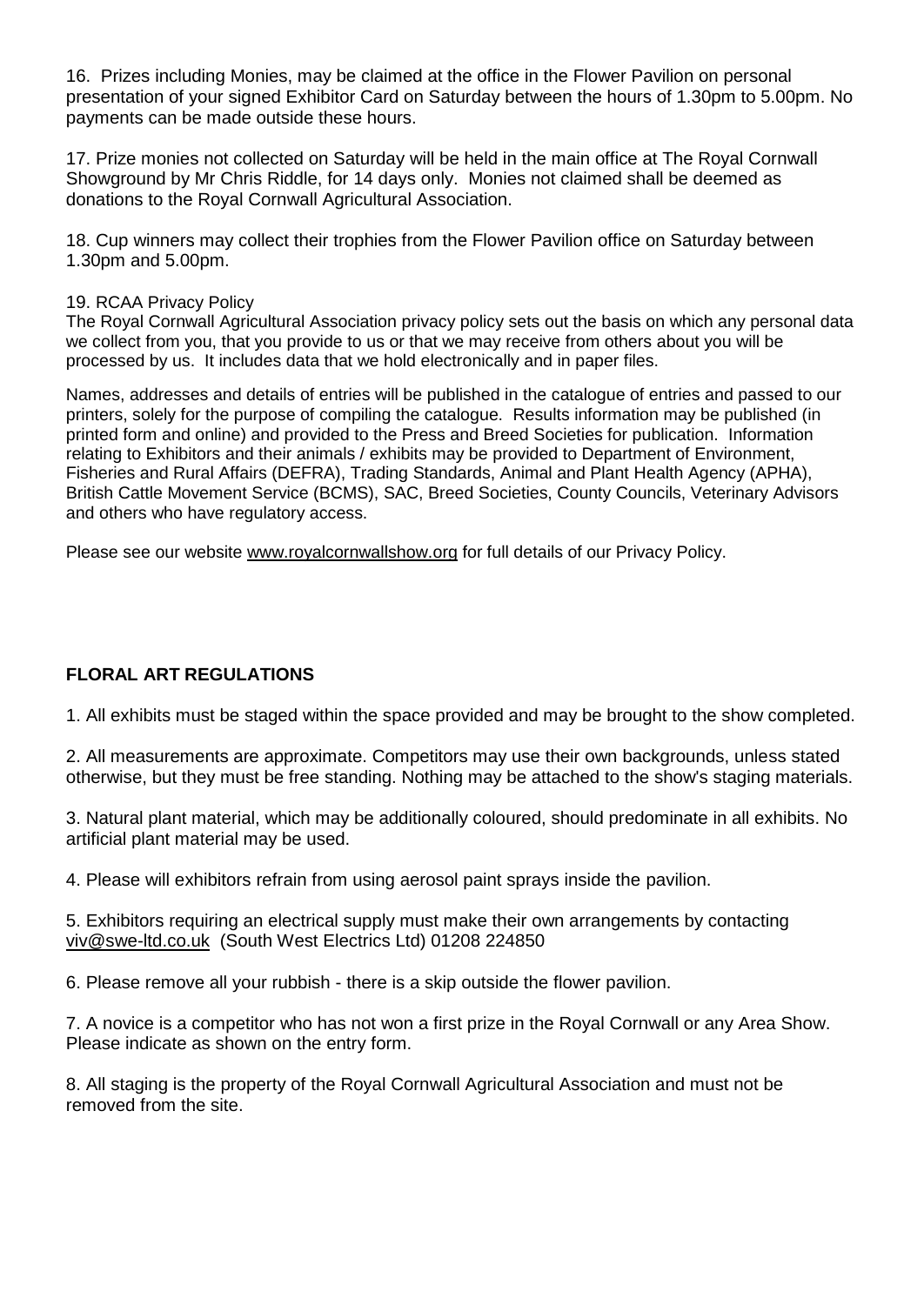## **CUT TREES AND SHRUBS**

SECTION A

PRIZE MONEY Classes  $1 - 3$  1st £10,  $2^{nd}$  £8,  $3^{rd}$  £5

Only vases supplied by the Royal Cornwall Agricultural Association to be used.

**Class 1 One vase of any Flowering Tree or Shrub ONE variety in 91cm (36in) space and 91cm (36 in) from rim of vase.**

#### **Class 2 One vase of Cut Foliage ONE variety in 91cm (36in) space and 91cm (36 in) from rim of vase.**

The Treseder Challenge Cup will be awarded to the winner with the most points in Classes 1 & 2.

#### **Class 3 Any One Specimen Flower/Bloom – Spray or Spike**

The Cut Flower cup will be awarded to the winner with the most points in class 3

**-----------------------------**

#### **Class 3A CREATIVE EXPRESSION**

These classes are for those in Transferable Skill Training, with Learning Disabilities and Cornwall College Students.

- 3A a. Photograph.
- 3A b. Painting
- 3A c. Craft
- 3A d. Woodwork

Please state size of exhibit. NO FLORAL ART. Rosettes only will be awarded for these classes.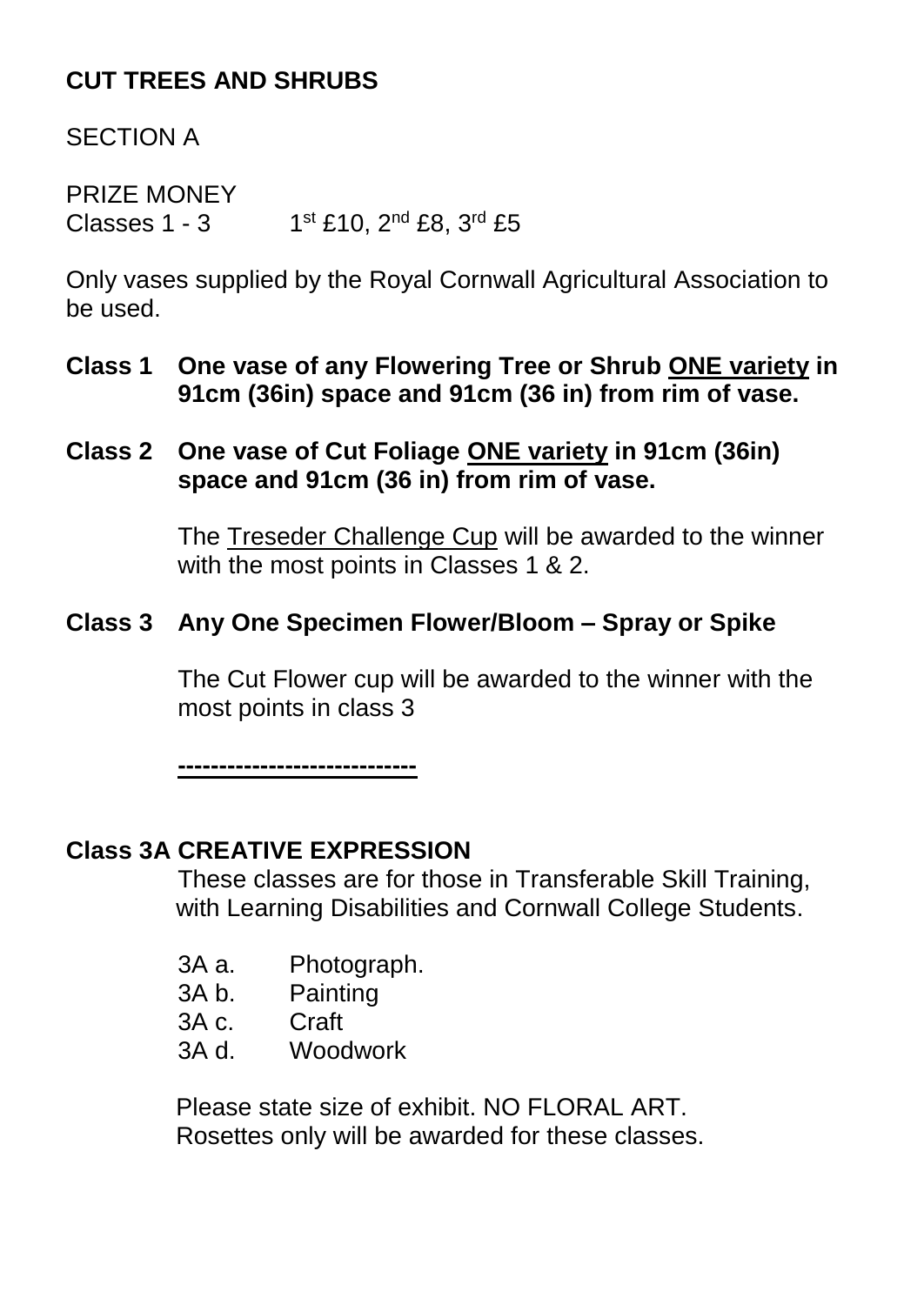## **CONTAINER GARDENING**

### SECTION B

PRIZE MONEY  $Classes 4 - 8 1$ 1st £10, 2<sup>nd</sup> £8, 3<sup>rd</sup> £5 Rosettes and Prize Cards for this section

Exhibitors please note:- No artificial plant material. See regulation 8.

#### **Class 4 Hanging Basket**

The basket frame should have a maximum diameter of 41cm (16in). Hanging supports will be provided.

First Prize: The Cornish Nurseryman's Association Perpetual Challenge Cup

#### **Class 5 Window Box**

The window box should have a maximum external width of 23cm (9in) and a maximum external length of 76cm (30in). Suitable staging will be provided.

The winner will receive a certificate for Best Window Box

#### **Class 6 A Patio Container**

This could be a tub or garden ornament. Space allowed 1 metre square, height unlimited.

First Prize: The Jewson Ltd (Wadebridge Branch) Challenge Cup

**Class 7 Herb Gardening,** a minimum of 5 specimens, the plants to be shown in a container, or containers, of any shape, in 1 metre square, height unlimited

#### **Class 8 Hanging Pouch with Most Colour** Exhibitors are to provide their own pouch.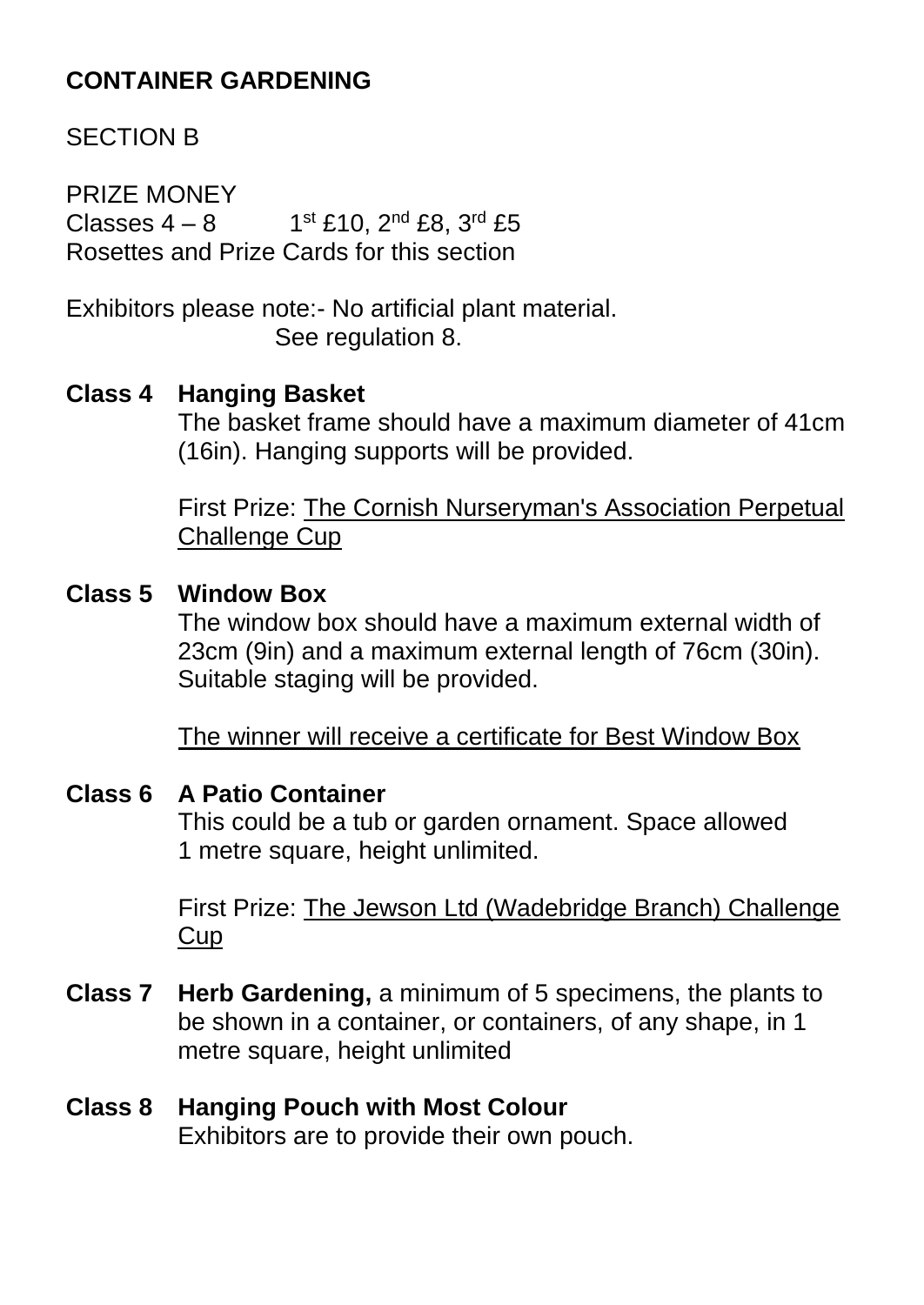*Any exhibitor making three or more entries in sections B & C will be entitled to one day free entry to showground. This pass will be available from a committee member on staging day.*

### **FLORAL ART**

#### SECTION C

PRIZE MONEY Class 9: 1<sup>st</sup> £30, 2<sup>nd</sup> £20, 3<sup>rd</sup> £15, 4<sup>th</sup> £10, 5<sup>th</sup> £5 Classes 10 - 15: 1 1<sup>st</sup> £20, 2<sup>nd</sup> £10, 3<sup>rd</sup> £5,  $Class 16  $8$  17:$ 1st £10, 2<sup>nd</sup> £8, 3<sup>rd</sup> £5

**THE ROYAL CORNWALL CHALLENGE CUP** will be awarded to the best exhibit in class 9.

**A CERTIFICATE** will be awarded to the best exhibit by a Novice in Classes 10 - 17 (Please tick on entry form)

**THE FLORAL ART CHALLENGE CUP** will be awarded to the best exhibit in Classes 10 - 16.

**THE SILVER JUBILEE CHALLENGE ROSE BOWL** will be awarded to the exhibitor with the most points in Classes 10 - 17.

**SILVER SALVER** - Given by the late Mrs Phyllis Rees for the best exhibit in Class 16.

**THE PHYLLIS REES MEMORIAL TROPHY** will be awarded to the best overall use of GARDEN plant material in classes 9 - 17.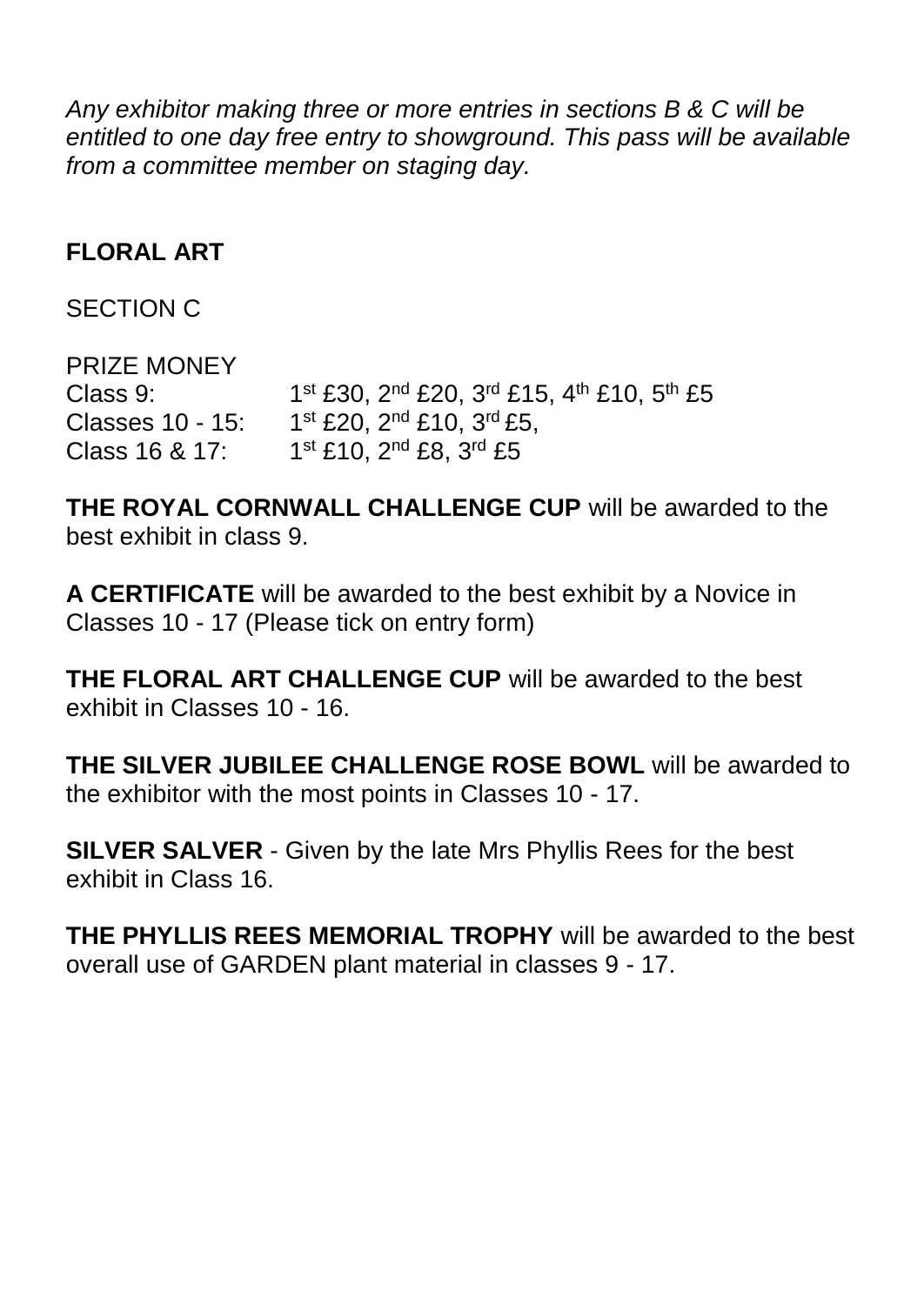## **FLORAL ART CLASSES**

Judging under NAFAS COMPETITION MANUAL 3 rd edition 2015

### **Floral Art Theme: Heritage and A Changing World**

### **Class 9 Happy and Glorious! (celebrating the reign of HM Queen Elizabeth II)**

An exhibit. Staged on a grey stained wooden base approximately 122cm square within 150cm square space allowed, and at ground level. Height optional. Against a cream background. **Exhibitors may provide own covering for base/base surround.** To be viewed and judged from front. Up to two people may take part in this class for which a £40 grant plus 2 day passes will be allowed.

### **Class 10 Beacons across the Commonwealth**

An exhibit. Space allowed 91cm wide, 69cm deep, height Optional. To be staged on grey draped tabling approx 76 cm from ground level and against a cream background. To be viewed and judged from front.

#### **Class 11 Ocean Deep**

A **FOAM FREE** exhibit to be staged on low tabling 25cm from ground level and 60cm in depth. Space allowed 90cm in width x 60cm in depth x 45cm in height. To be judged from above.

#### **Class 12 Hot, Hot, Hot!**

An exhibit. To be staged on an individual circular table approximately 90cm in diameter within 120cm space allowed and 76cm from ground level. Height optional.To be viewed and judged all round. Sides of table will be covered in grey fabric and exhibitors should provide own covering for top of table.

### **Class 13 Garden of the Future**

A still life **FOAM FREE** exhibit. Space allowed 91cm wide, 69cm deep, height optional. Open staging on grey draped tabling approx. 76cm from ground level. To be judged from the front and viewed all round.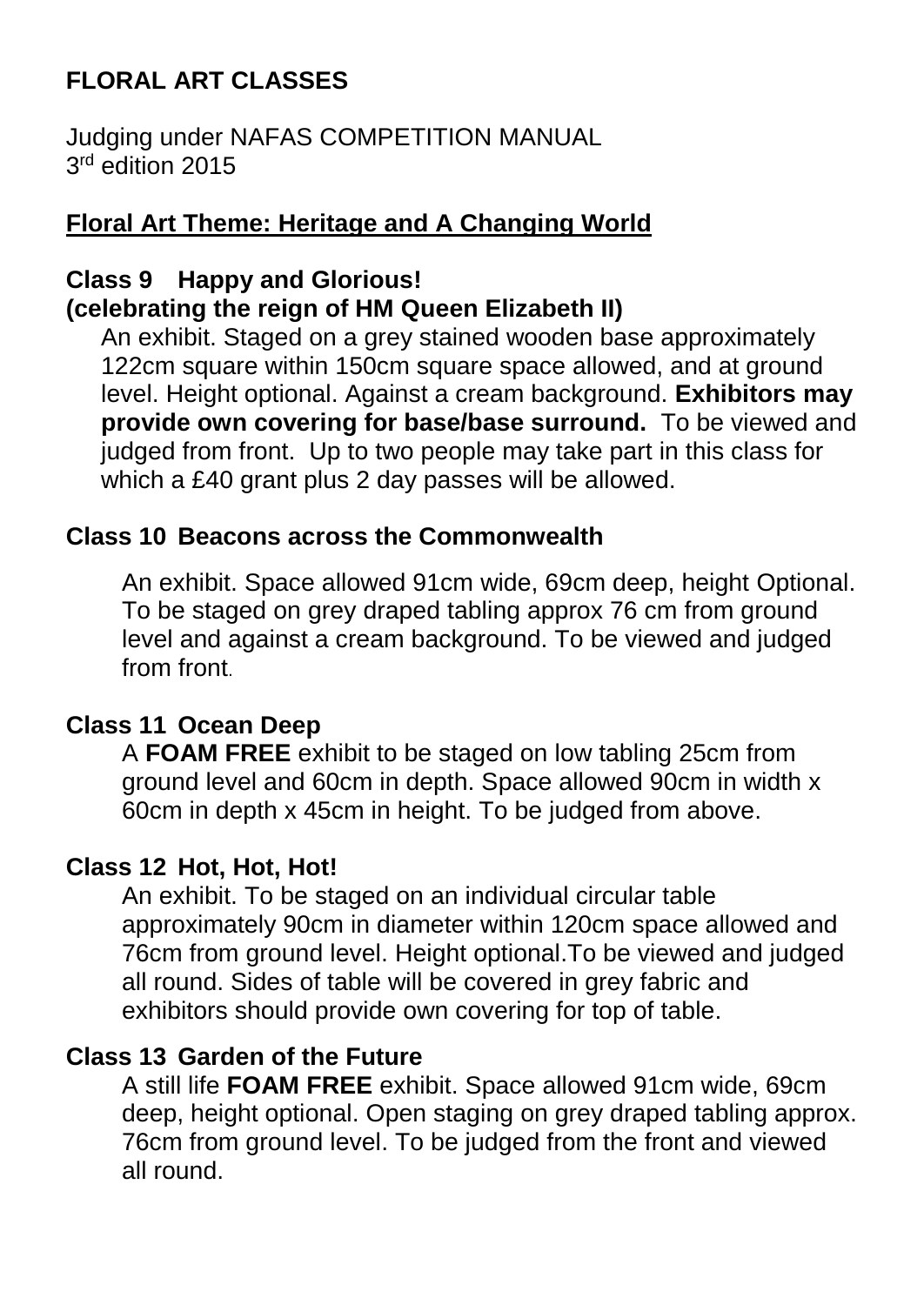### **Class 14 Flight Patterns**

A **FOAM FREE** exhibit. To hang from a hook 200 cm from ground level. Space allowed 60cm wide, 35cm deep, drop 120cm. To be viewed and judged all round.

### **Class 15 Inspired by Highgrove (celebrating 70 years of HRH Prince Charles Duke of Cornwall)**

An exhibit. Space allowed 91cm wide, 69cm deep. Height optional. To be staged on grey draped tabling approx. 76cm from ground level and against a cream background. To be viewed and judged from the front.

### **Class 16 Fit for the races**

A hat - an exhibit. Space allowed 30cm in width and 30cm in depth. Height optional. To be staged on grey draped table approx. 76cm in height. To be viewed and judged from the front. Hat must be **wholly** made by competitor. **(Please note – natural plant material should predominate and may be made up in any form).**

### **Class 17 A Royal Gift**

A brooch – craft exhibit. Space allowed 10cm in width and 10cm in depth. Height optional.

To be staged on grey draped table approx. 76cm in height. To be viewed and judged from the front. Brooch must be **wholly**  made by competitor. (**Please note – natural plant material should predominate and may be made up in any form).**

*Any exhibitor making three or more entries in sections B & C will be entitled to free entry to showground on one show day. This pass will be available on staging day from a committee member.*

See Flower Tent Regulations for collection of prize money and trophies.

PLEASE MAKE SURE ENTRIES ARE SENT TO THE CORRECT SECRETARY.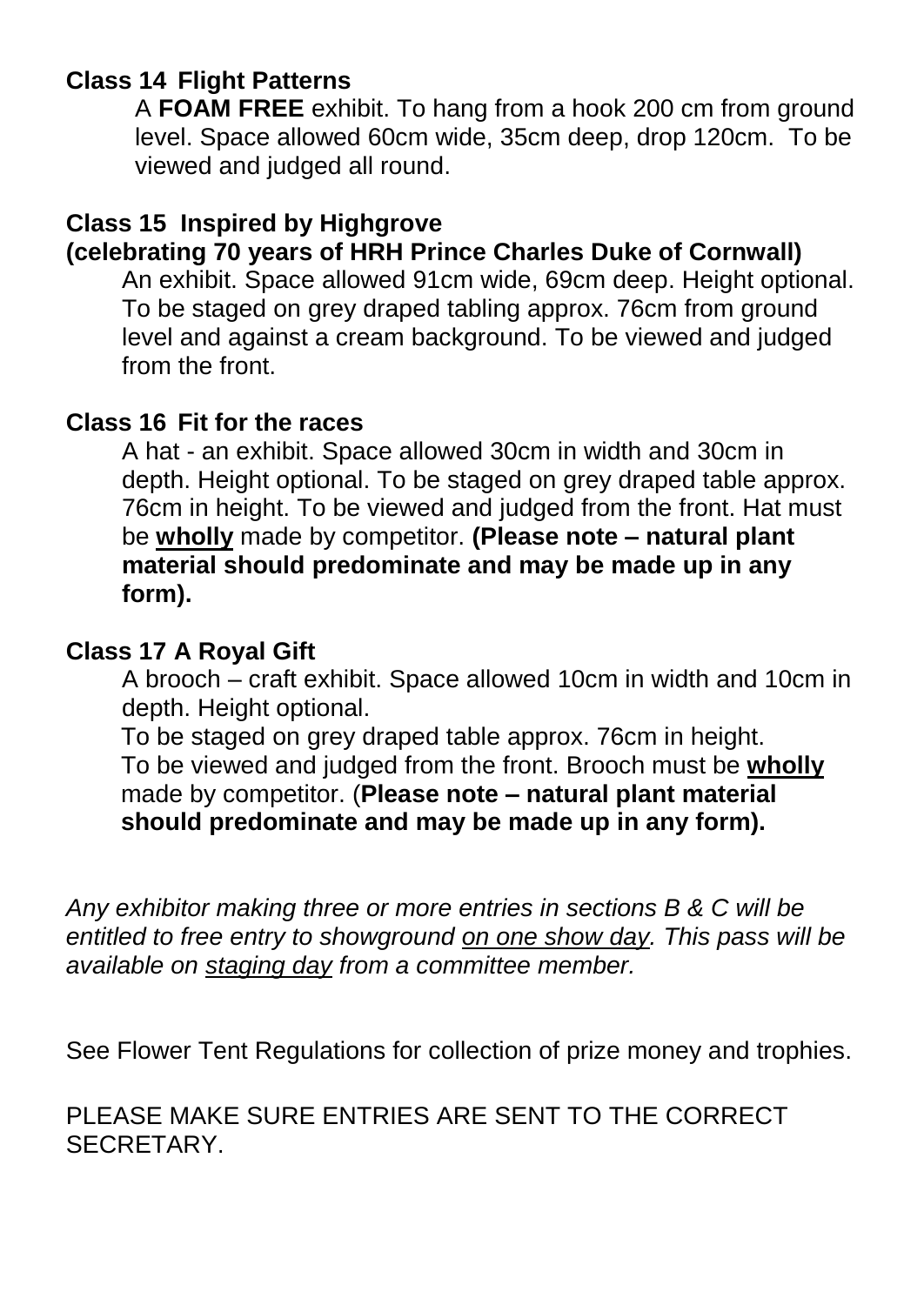### Royal Cornwall Agricultural Association

### COMPETITIVE SECTION

### Wadebridge 9<sup>th</sup>, 10<sup>th</sup> & 11<sup>th</sup> June 2022

### **A copy of your Entry Form to be retained by exhibitor**

### **Closing date for entries 2nd May 2022**

Cancellations must be notified by 19 May 2022 to Mrs J Hoskin, Bronwhella, 17 Glynn Road, Liskeard PL14 4HJ Tel. 01579 342807

| <b>Class</b>   | <b>Class Title</b> | No. of Entries |
|----------------|--------------------|----------------|
| No.            |                    |                |
|                |                    |                |
| $\overline{2}$ |                    |                |
| $\mathbf{3}$   |                    |                |
| 3A a           |                    |                |
| 3A b           |                    |                |
| 3A c           |                    |                |
| 3A d           |                    |                |
| 4              |                    |                |
| 5              |                    |                |
| 6              |                    |                |
| 7              |                    |                |
| 8              |                    |                |

#### IMPORTANT

A stamped and addressed envelope must be enclosed with each entry form for the return of your exhibitor's card which will show your exhibitor's number together with a list of the class numbers under which your entries have been recorded. Please check this with your copy of your entries and report any errors immediately. Please sign this and return it when making additional late entries. It must be produced when claiming prize money (see regulation 16) or removing exhibits at the close of the Show.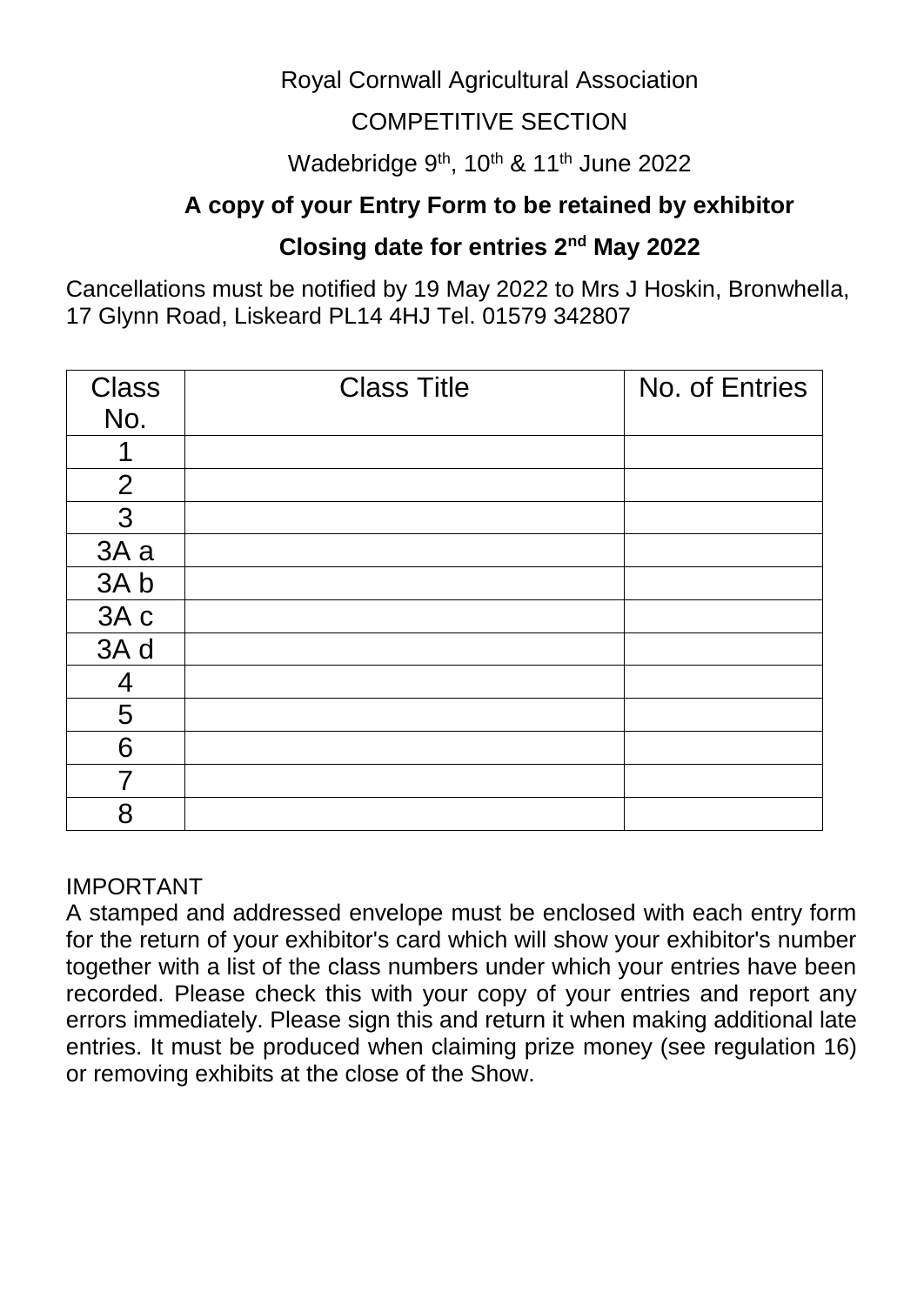#### Royal Cornwall Agricultural Association FLORAL ART SECTION

Wadebridge 9<sup>th</sup>, 10<sup>th</sup> & 11<sup>th</sup> June 2022

### **A copy of your Entry Form to be retained by exhibitor**

### **Closing date for entries 2nd May 2022**

Cancellations must be notified by 19 May 2020 to Mrs J Walters, 51 Church View Road, Camborne TR14 8RQ Tel. 01209 716646

| <b>Class</b> | <b>Class Title</b> | No. of Entries |
|--------------|--------------------|----------------|
| No.          |                    |                |
| 9            |                    |                |
| 10           |                    |                |
| 11           |                    |                |
| 12           |                    |                |
| 13           |                    |                |
| 14           |                    |                |
| 15           |                    |                |
| 16           |                    |                |
| 17           |                    |                |

#### IMPORTANT

A stamped and addressed envelope must be enclosed with each entry form for the return of your exhibitor's card which will show your exhibitor's number together with a list of the class numbers under which your entries have been recorded. Please check this with your copy of your entries and report any errors immediately. Please sign this and return it when making additional late entries. It must be produced when claiming prize money (see regulation 16) or removing exhibits at the close of the Show.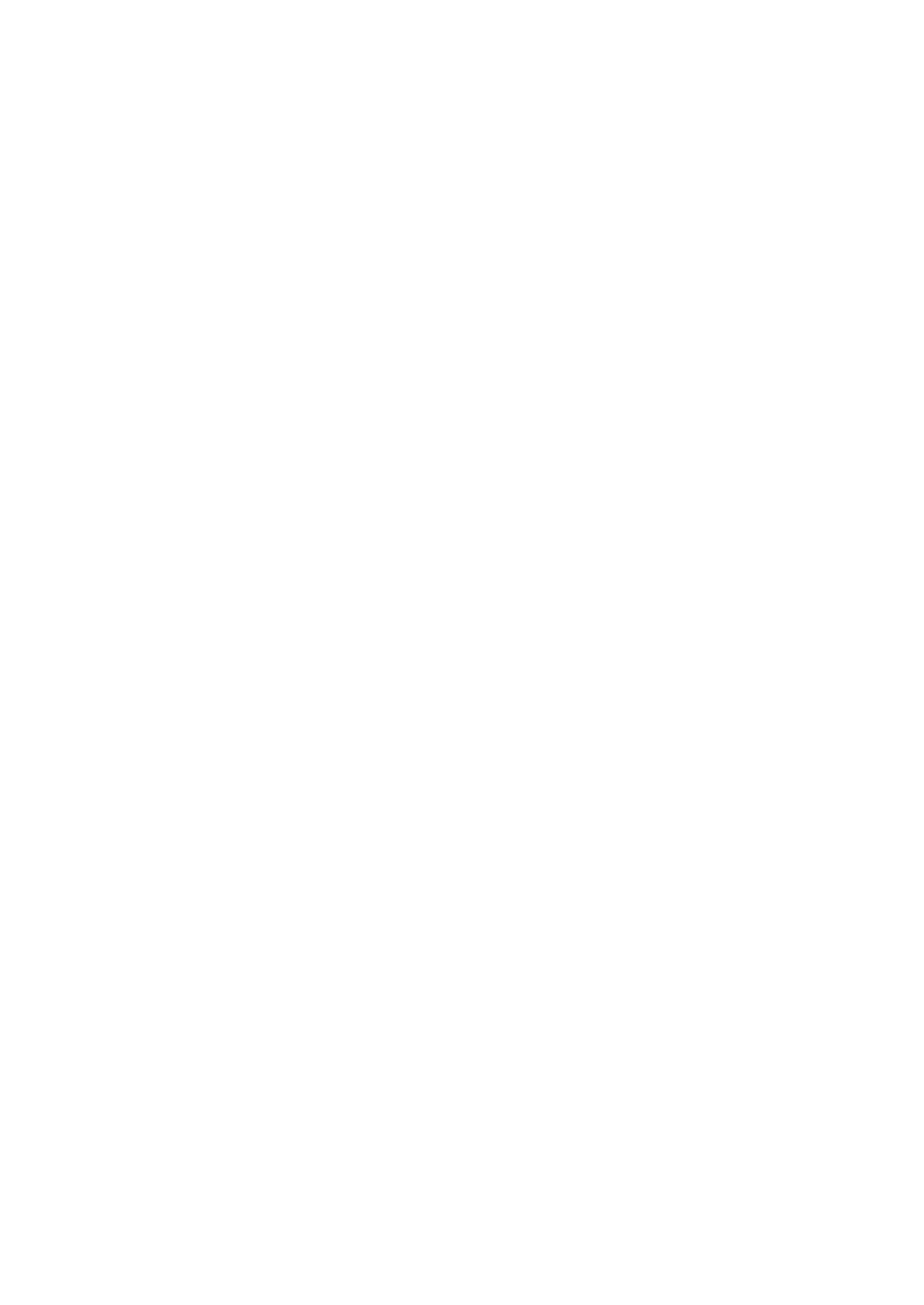#### Royal Cornwall Agricultural Association COMPETITIVE SECTION Wadebridge 9<sup>th</sup>, 10<sup>th</sup> & 11<sup>th</sup> June 2022

Exhibits in Competitive Classes to be entered on a copy of your entry form and sent to Mrs J Hoskin, Bronwhella, 17 Glynn Road, Liskeard PL14 4HJ

| <b>Class</b>   | <b>Class Title</b> | No. of         |
|----------------|--------------------|----------------|
| No.            |                    | <b>Entries</b> |
| 1              |                    |                |
| 2              |                    |                |
| 3              |                    |                |
| 3A a           |                    |                |
| 3Ab            |                    |                |
| 3A c           |                    |                |
| 3A d           |                    |                |
| $\overline{4}$ |                    |                |
| 5              |                    |                |
| 6              |                    |                |
| 7              |                    |                |
| 8              |                    |                |

I hereby declare that I have read and agree with the regulations contained in this schedule

| Novice YES/NO (please delete) |
|-------------------------------|
|                               |
| Postcode                      |
|                               |
|                               |
|                               |